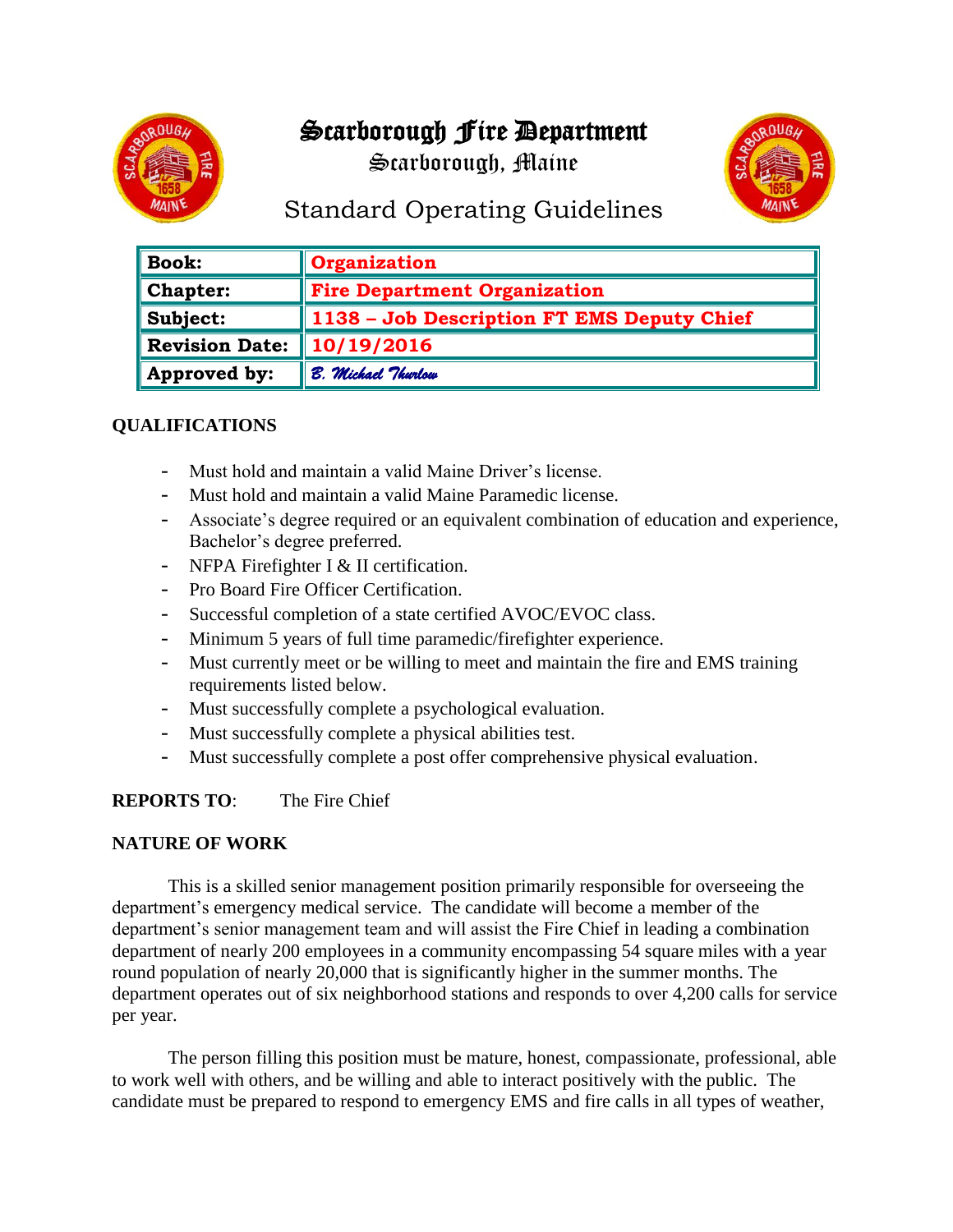day or night. Due to the geography of the community the candidate must be prepared for emergencies on/in the ocean, highways, residential neighborhoods, industrial areas, as well as agricultural settings.

The person filling this position must be:

- $\triangleright$  A leader who possesses the necessary skills to effectively lead a dynamic and diverse organization and affect change to keep the department current and effective.
- ➢ Able to develop a rapport and effectively supervise a vast cross section of coworkers including call members, student firefighters, part-time and full-time firefighters and EMS personnel with varying levels of training and experience.
- ➢ Knowledgeable in current BLS and ALS standards as outlined in state and local protocols.
- ➢ Proficiently skilled in all invasive and non-invasive techniques that may be performed by a Maine licensed Paramedic.
- $\triangleright$  Knowledgeable and proficiently skilled in all fire suppression related techniques including hazardous materials response.
- ➢ Articulate and skilled at conducting research, developing written reports, and delivering oral presentations.
- $\triangleright$  In good physical and mental condition.

### **ILLUSTRATIVE EXAMPLES OF WORK REQUIREMENTS**

- ➢ Work with the Fire Chief to maintain a highly motivated and well trained work force that is prepared and ready to meet the first responder needs of the community.
- ➢ Provide leadership and a command presence by being knowledgeable and proficient in the National Incident Management System and working effectively within the paramilitary system. This includes acting as the Fire Chief in his absence.
- ➢ Provide primary patient assessment, treatment, and transport at both the BLS and ALS level of a Maine licensed Paramedic on any call for emergency medical service in the Town of Scarborough and its mutual aid communities.
- ➢ Perform effective triage, treatment, and transport of victims involved in an MCI event.
- ➢ Be knowledgeable in and adhere to State and local EMS protocols as well as department Standard Operating Procedures, Guidelines, and General Orders.
- ➢ Exercise sound judgment with respect to all matters involving patient and responder safety including but not limited to; emergency vehicle operations, scene safety, injury prevention, infection controls, etc.
- ➢ Perform fire suppression activities as required including but not limited to assuming incident command, accountability, suppression, ventilation, forcible entry, search & rescue, overhaul, and managing a rehab division.
- ➢ Provide direction and mentor the duty officers and other subordinate personnel.
- $\triangleright$  Carry out assigned duties with minimal supervision and maintain a willingness to learn and employ additional management skills and techniques as needed.
- ➢ Learn and maintain up-to-date knowledge of the location of streets, principal buildings and geographic features of the Town of Scarborough.
- ➢ Effectively receive, process, relay, and follow both oral and written instructions.